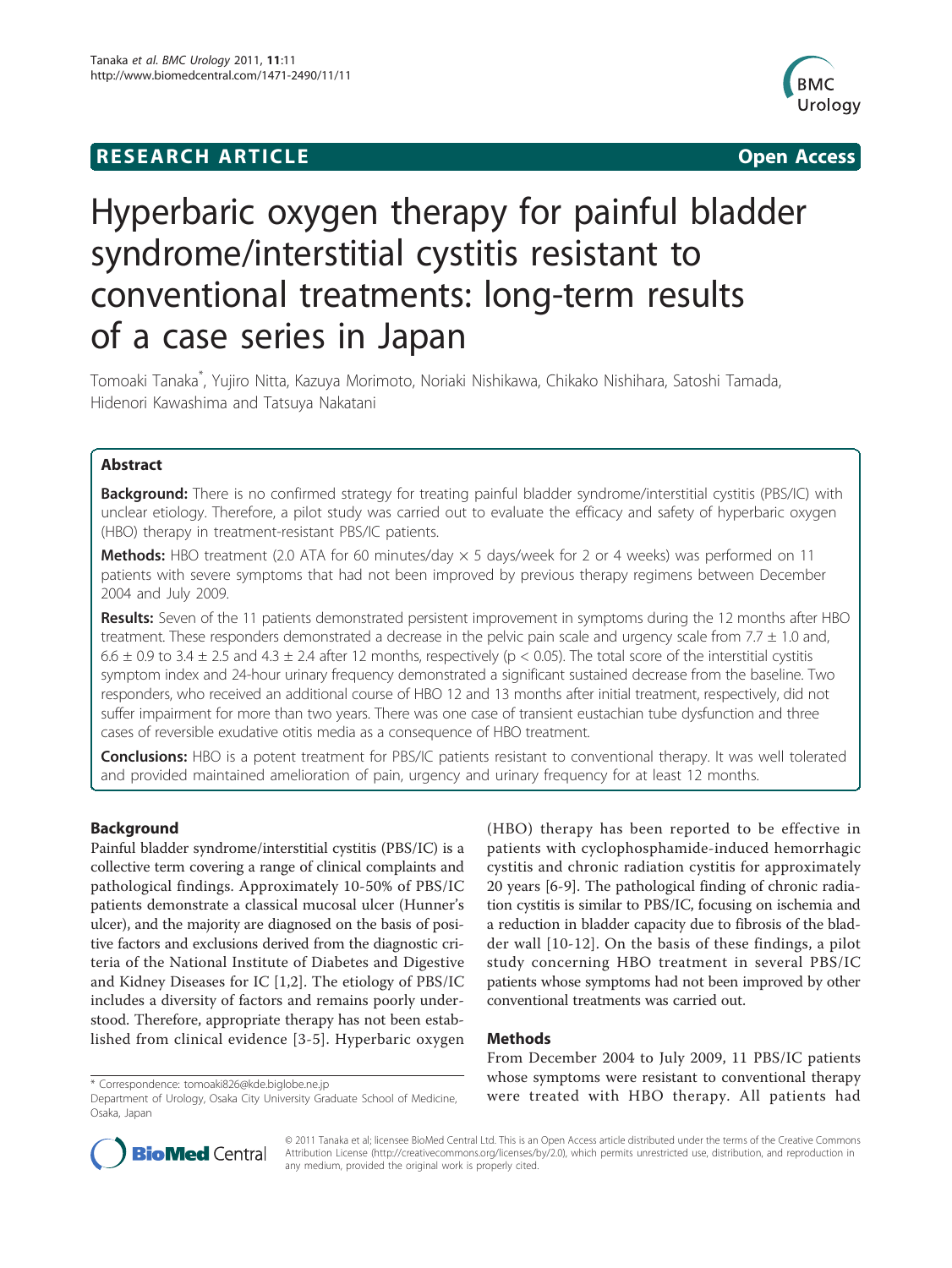undergone conventional treatments including oral medication, intrasvesical instillation of heparin and hydrodistension. The ethical review board of our institute approved the study, and informed consent was obtained from all patients. Patients were treated with HBO (2.0 ATA for 60 minutes/day  $\times$  5 days/week for two or four weeks) sequentially after previous hydrodistention. After 10 sessions had been performed, patients were assessed and 10 more sessions were performed in some cases; eight patients underwent 10 sessions and three received 20 sessions (Table 1). In the case of patients with severe urgency or incontinence, pads were worn during treatment sessions. The efficacy of HBO treatment for PBS/ IC disease was assessed using the score of O'Leary-Sant IC symptom and problem index (ICSI), comprising eight questions with the ranges of 0-5 and 0-4 with regards to pain and voiding symptoms, respectively, the scales of pelvic pain and urgency using a visual analogue scale (VAS) with the range 0-9, bladder capacity, daily voiding frequency, and endoscopic findings. A responder was defined as a patient with an improvement in  $\geq 1$  fraction among the total score of ICSI, and the scale of pain or urgency on VAS. The population of two related samples could not be assumed to be normally distributed. Therefore, statistical comparisons were performed using the Wilcoxon signed-rank test for changes from the baseline in the aforementioned parameters.  $P < 0.05$  was considered to denote a statistically significant difference.

## Results

The patients comprised 10 females and one male; the mean age was 60.0 years (range 28-79 years). The PBS/ IC diseases in these 11 patients included eight cases of

ulcerative type and three of non-ulcerative type, according to intravesical endoscopic findings (Table 1). Patients were followed up for a median period of 14 months (range 3-50 months) after HBO therapy. Seven of the 11 patients were classed as responders. Four patients, who demonstrated no remission or shortterm improvement, were considered non-responders. Three of four non-responders had non-ulcerative endoscopic findings (Table 1). At the end of the HBO sessions, seven responders demonstrated a significant improvement in symptoms compared to the pre-treatment baseline ( $p < 0.05$ ), and had sustained amelioration with mild impairment during the following 12 months (Figure [1\)](#page-2-0). After 12 months, the scales concerning pelvic pain and urgency were still decreased from  $7.7 \pm 1.0$ and  $6.6 \pm 0.9$  to  $3.4 \pm 2.5$  and  $4.3 \pm 2.4$ , respectively  $(p < 0.05)$ . The total score of ICSI decreased from  $26.7 \pm 7.0$  to  $18.7 \pm 7.4$  (p < 0.05), and the 24-hour voiding frequency decreased from 22.4  $\pm$  4.0 to 14.6  $\pm$ 2.0 ( $p < 0.05$ ). Two patients (cases one and two) in the responder group, who had received 20 sessions at the time of the initial report, underwent 10 secondary sessions of HBO treatment 13 and 14 months after initial HBO therapy, respectively. The symptoms in these patients remained stable for more than two years. In addition, cystoscopic examination demonstrated marked granulation of the ulcerative lesion (Figure [2](#page-3-0)) at the end of HBO treatment in all responders. With regards to adverse events, there was transient eustachian tube dysfunction in one case and reversible exudative otitis media in three cases. However, no patients discontinued HBO treatment because of these side effects.

Table 1 Characteristics of HBO-treated patients and outcome of HBO

| <b>Patient</b> | Sex    | Age<br>(years) | Symptom<br>duration<br>(years) | <b>Bladder</b><br>capacity on<br>FVC (ml) | Times of<br>hydrodistension<br>before HBO | Sessions of<br><b>HBO</b><br>treatment | Response<br>to HBO | PBS/IC subtype<br>based on<br>hydrodistension | <b>Observation</b><br>duration after<br>HBO (months) |
|----------------|--------|----------------|--------------------------------|-------------------------------------------|-------------------------------------------|----------------------------------------|--------------------|-----------------------------------------------|------------------------------------------------------|
| $1*$           | female | 79             | 2.2                            | 40                                        | 2                                         | 20                                     | Responder          | Ulcerative                                    | 50                                                   |
| $2^*$          | female | 61             | 4.5                            | 60                                        | $\overline{2}$                            | 20                                     | Responder          | Ulcerative                                    | 44                                                   |
| 3              | female | 28             | 1.8                            | 80                                        |                                           | 10                                     | Non-<br>responder  | Non-ulcerative                                | $\overline{4}$                                       |
| 4              | female | 68             | 2.4                            | 70                                        | $\overline{4}$                            | 10                                     | Responder          | Ulcerative                                    | 33                                                   |
| 5              | female | 57             | 3.6                            | 80                                        | 4                                         | 10                                     | Responder          | Ulcerative                                    | 15                                                   |
| 6              | male   | 65             | $\overline{4}$                 | 50                                        | $\overline{2}$                            | 20                                     | Non-<br>responder  | Non-ulcerative                                | 30                                                   |
| $\overline{7}$ | female | 70             | 3.2                            | 100                                       |                                           | 10                                     | Responder          | Ulcerative                                    | 14                                                   |
| 8              | female | 50             | 2.1                            | 90                                        | $\overline{2}$                            | 10                                     | Non-<br>responder  | Non-ulcerative                                | $\overline{4}$                                       |
| 9              | female | 70             | 6.4                            | 40                                        | 6                                         | 10                                     | Responder          | Ulcerative                                    | 13                                                   |
| 10             | female | 43             | 3.5                            | 120                                       |                                           | 10                                     | Non-<br>responder  | Ulcerative                                    | 3                                                    |
| 11             | female | 70             | 3.2                            | 50                                        | $\overline{4}$                            | 10                                     | Responder          | Ulcerative                                    | 12                                                   |

\*Two patients of case 1, 2 underwent additional 10 sessions after 13, 14 months, respectively.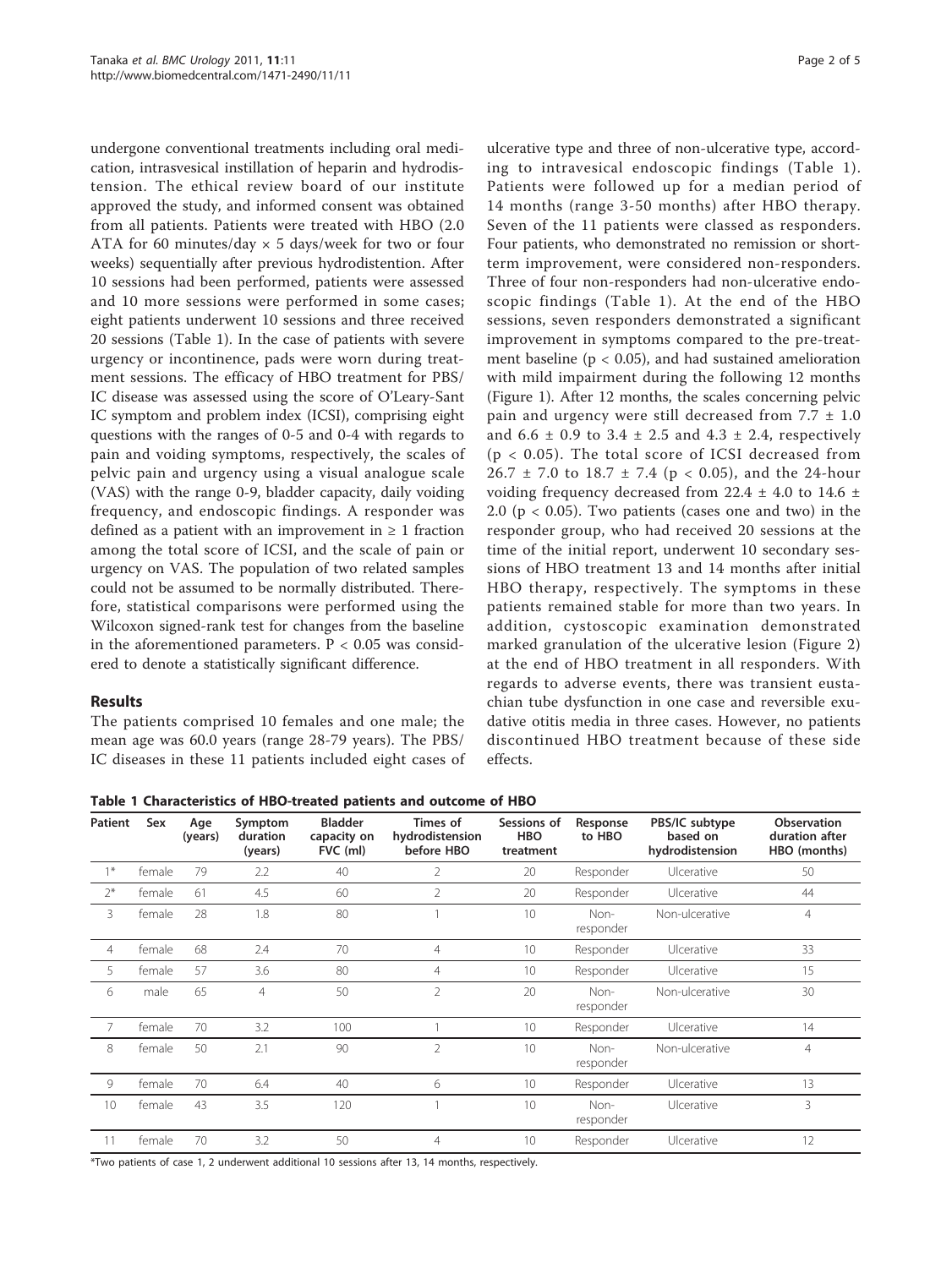<span id="page-2-0"></span>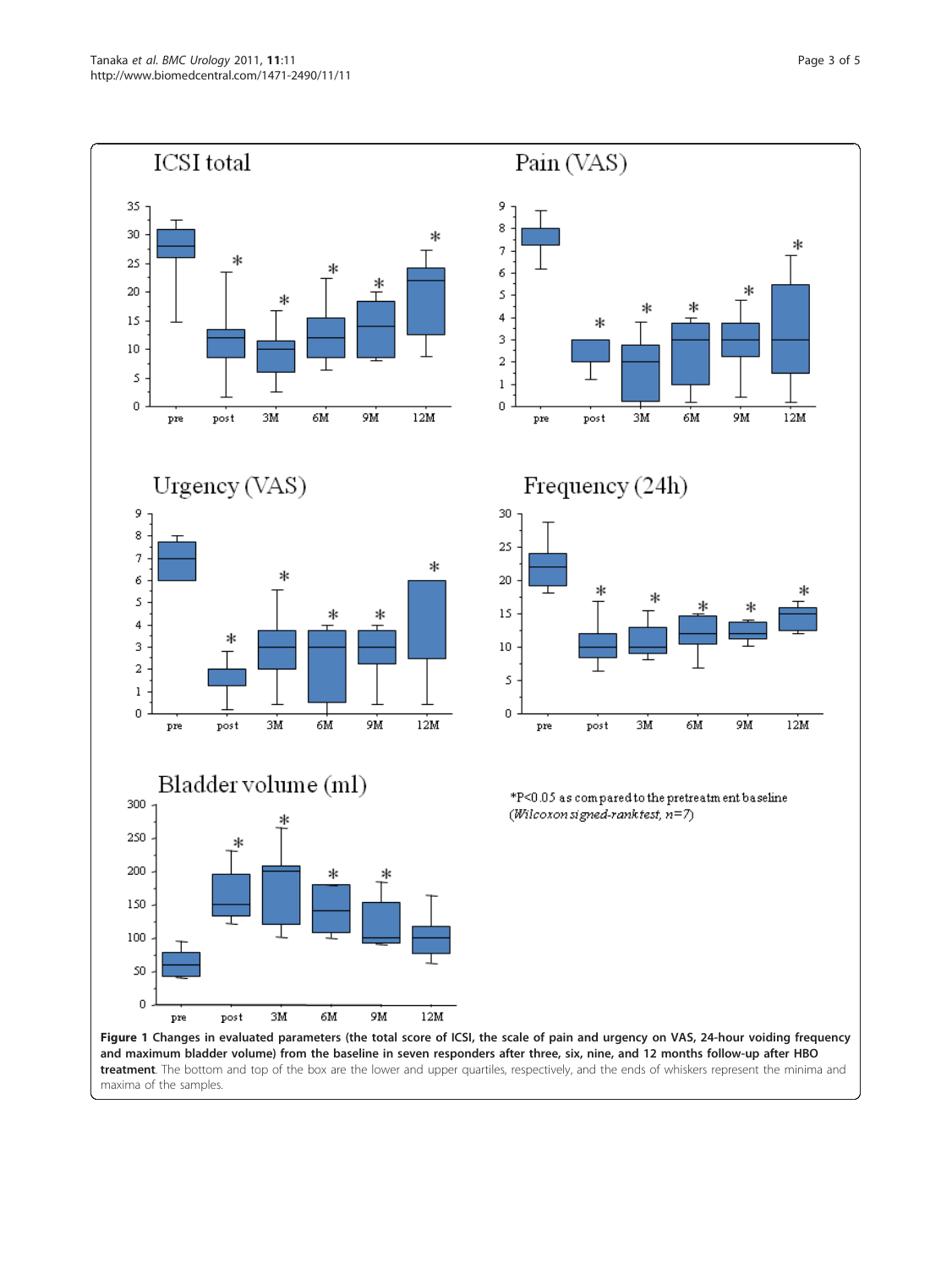<span id="page-3-0"></span>

### **Discussion**

The mechanism of action underlying HBO treatment is attributed to hyper-saturation of the plasma with dissolved oxygen. This gives rise to an increased concentration gradient between the circulation and surrounding tissues, allowing oxygen to enter damaged hypoxic urothelial tissues. HBO treatment accelerates growth of healthy granulation in injured tissues via stimulation of leukocytic functions including phagocytosis and production of growth factors related to angiogenesis [[13](#page-4-0),[14\]](#page-4-0). HBO therapy has been used predominantly for chronic radiation cystitis and cyclophosphamide-induced hemorrhage cystitis in the last 20 years [[6](#page-4-0)-[9\]](#page-4-0). Chronic radiation cystitis is characterized by various histological alterations including sub-mucosal hemorrhage, interstitial fibrosis and smooth muscle fibrosis [\[10](#page-4-0)], which correspond to classical PBS/IC with ulcerative lesions [[11,15](#page-4-0)]. Therefore, it was hypothesized that HBO could be an effective treatment for PBS/IC with typical histological changes (glomerulations, Hunner's ulcer and interstitial fibrosis). Seven of 11 cases treated with HBO demonstrated a significant decrease in urinary frequency and pelvic pain and an increase in bladder capacity. Cystoscopic examination revealed the scarring or healing phase of ulcerative lesions in all responders. Furthermore, the positive effects on symptoms were sustained for a minimum of 12 months. Van Ophoven et al. carried out a pilot study concerning HBO in six PBS/IC patients [[16\]](#page-4-0). Our group reported that HBO treatment resulted in a marked improvement of severe PBS/IC symptoms in the initial two cases [[17\]](#page-4-0). In addition, van

Ophoven's research group reported the effectiveness of HBO for PBS/IC on the basis of a randomized, doubleblind, sham controlled clinical study [[18](#page-4-0)]. This study revealed that the scale of pelvic pain in the HBO treatment group was significantly better than in the sham control group, and the amelioration in responders was sustained 12 months after HBO treatment. The results of our study are almost compatible with their report. Interestingly, secondary HBO treatment prolonged the period of remission in two cases (cases 1, 2). Therefore, it is likely that a repeated course of HBO could accelerate the healing phase of ulcerative PBS/IC disease. Three of the four cases that responded poorly to HBO presented with non-ulcerative PBS/IC. Thus, we speculate that ulcerative lesion with the most evident expression of bladder ischemia may be a predictive factor to result in good response to HBO. HBO therapy was well tolerated by patients; adverse events including visual disturbance, eustachian tube dysfunction and claustrophobia were unusual [[19](#page-4-0)]. Furthermore, the advantage of HBO treatment over conventional therapies such as hydrodistension [[15](#page-4-0)], intravesical instillation of dimethyl-sulfoxide (DMSO) [[20\]](#page-4-0) and intravesical submucosal injection of Botulinum toxin type A [[21,22](#page-4-0)] is that it is non-invasive.

## Conclusions

The long-term efficacy of HBO treatment in 11 PBS/IC patients resistant to other conservative therapies was investigated. Seven of 11 patients, who underwent 10 or 20 sessions of HBO treatment, demonstrated good